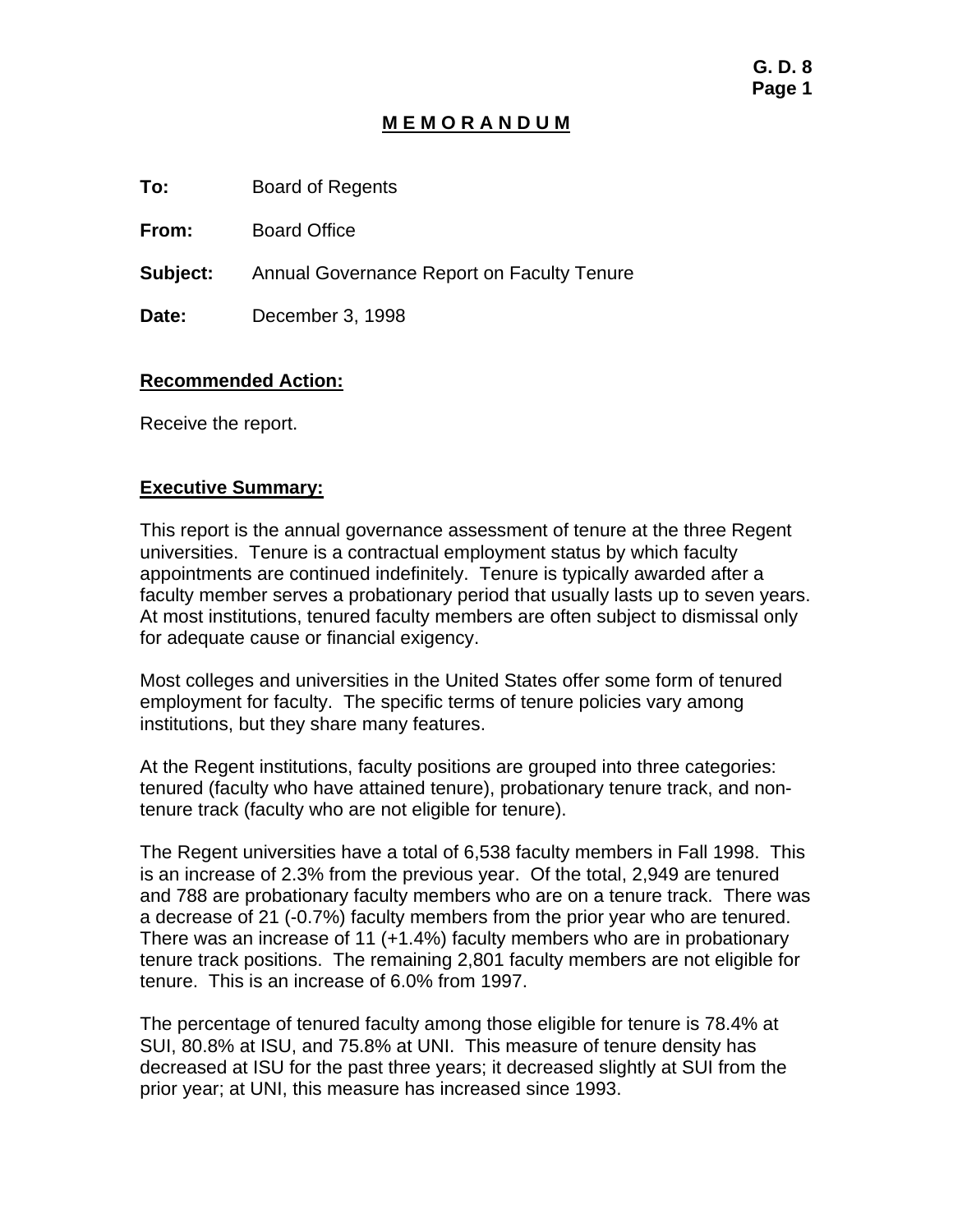The total number of tenured and tenure-eligible women faculty at the Regent universities has increased since Fall 1997; however, the percentages of tenured women in proportion to those who are tenure eligible have decreased at SUI and UNI. The total number of tenured and tenure-eligible minority faculty at the Regent universities has also increased since Fall 1997; however, the percentages of tenured minority faculty in proportion to those who are tenure eligible have decreased at each university. As a proportion of those women and minority faculty members who are eligible for tenure at the Regent universities, more than 60% of minority faculty and women faculty members are tenured.

Tenured appointments are 34.4% of all faculty appointments at SUI, 64.7% at ISU, and 52.1% at UNI. However, the SUI data are skewed by the high number of non-tenure track clinical faculty in the Colleges of Medicine, Nursing, Pharmacy, and Dentistry. By excluding the 1,519 non-tenure track positions in these four colleges, the university's overall percentage of tenured faculty increases from 34.4% to 56.7%.

Tenured faculty represents more than 50% of the total faculty in several colleges. At SUI, more than 60% of the faculty in the college of Law are tenured. At ISU, more than 50% of the faculty in the colleges of Agriculture, Business, Engineering, Family and Consumer Sciences, Liberal Arts and Sciences, and Veterinary Medicine are tenured. In the colleges of Agriculture, Engineering, and Family and Consumer Sciences, 70% or more of the faculty are tenured. At UNI, more than 50% of the faculty in the colleges of Business Administration, Humanities and Fine Arts, and Natural Sciences are tenured.

As a proportion of tenure track appointments, more than 50% of the faculty are tenured in 93.8% of the departments (n=90) at SUI; more than 70% of the faculty are tenured in 72.9% of the departments (n=70). At ISU, more than 50% of the faculty are tenured in 92.9% of the departments (n=65); more than 70% of the faculty are tenured in 75.7% of the departments (n=53). At UNI, more than 50% of the faculty are tenured in 97.6% of the departments (n=40); more than 70% of the faculty are tenured in 73.2% of the departments (n=30). Tenure density has implications for academic program planning, for the retention of probationary faculty, and for flexibility in the allocation of human and financial resources.

A recent survey by the American Association of University Professors showed that at the national level, 65% of faculty at public institutions have tenure. At public and private doctoral level universities, 67% of the faculty have tenure; at public and private comprehensive universities, 62% of the faculty have tenure. The Regent institutions are at or below these national figures.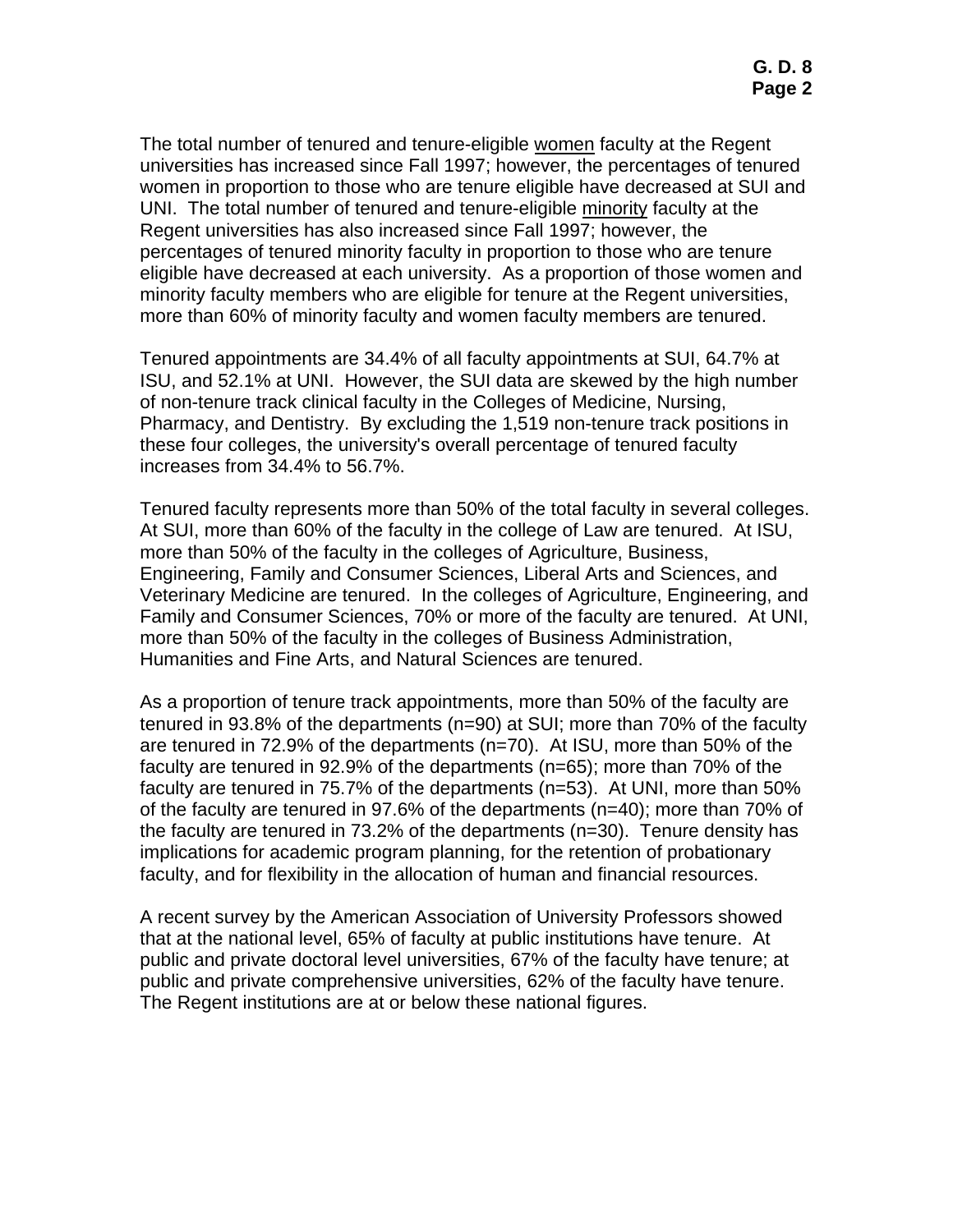This report addresses the following strategy and action step in the Board's Strategic Plan:

- Strategy 1.1.3.0 Include meritorious teaching as part of the reward structures relating to salary increases, promotion, tenure, and professional development leaves.
	- Action Step 1.1.3.2. Report data in the relevant governance reports and presentations to the Board.

# **Highlights**

- This memorandum summarizes the Regent universities' annual governance report on faculty tenure. The institutional reports are available in the Exhibit book.
- The reports present information on the operation of the tenure system at each university and include a current, detailed statistical analysis of all faculty appointments in each department and college by rank, tenure status, gender, and minority status.
- Tenure density patterns at ISU and SUI have remained relatively stable during the past decade. The tenure patterns at UNI have shown somewhat greater variation during that time frame.
- At SUI, 78.4% of tenure-eligible faculty have received tenure. At ISU, 80.8% of tenure-eligible faculty have received tenure. At UNI, 75.8% of tenureeligible faculty have received tenure.
- This measure of tenure density increased from 72.5% to 78.4% from 1993 to 1998 at SUI. At UNI, tenure density increased from 67% to 75.8% from 1993 to 1998. At ISU, tenure density decreased from 82% to 80.8% from 1993 to 1998.
- The number of tenured and tenure-eligible faculty women increased since Fall 1997; however, the percentages of tenured faculty women in proportion to those who are tenure eligible decreased at SUI and UNI. As a proportion of those faculty women who are eligible for tenure at Regent universities, more than 60% of women faculty are tenured.
- The number of tenured and tenure-eligible minority faculty increased since Fall 1997; however, the percentages of tenured minority faculty in proportion to those who are tenure eligible decreased at all Regent universities. As a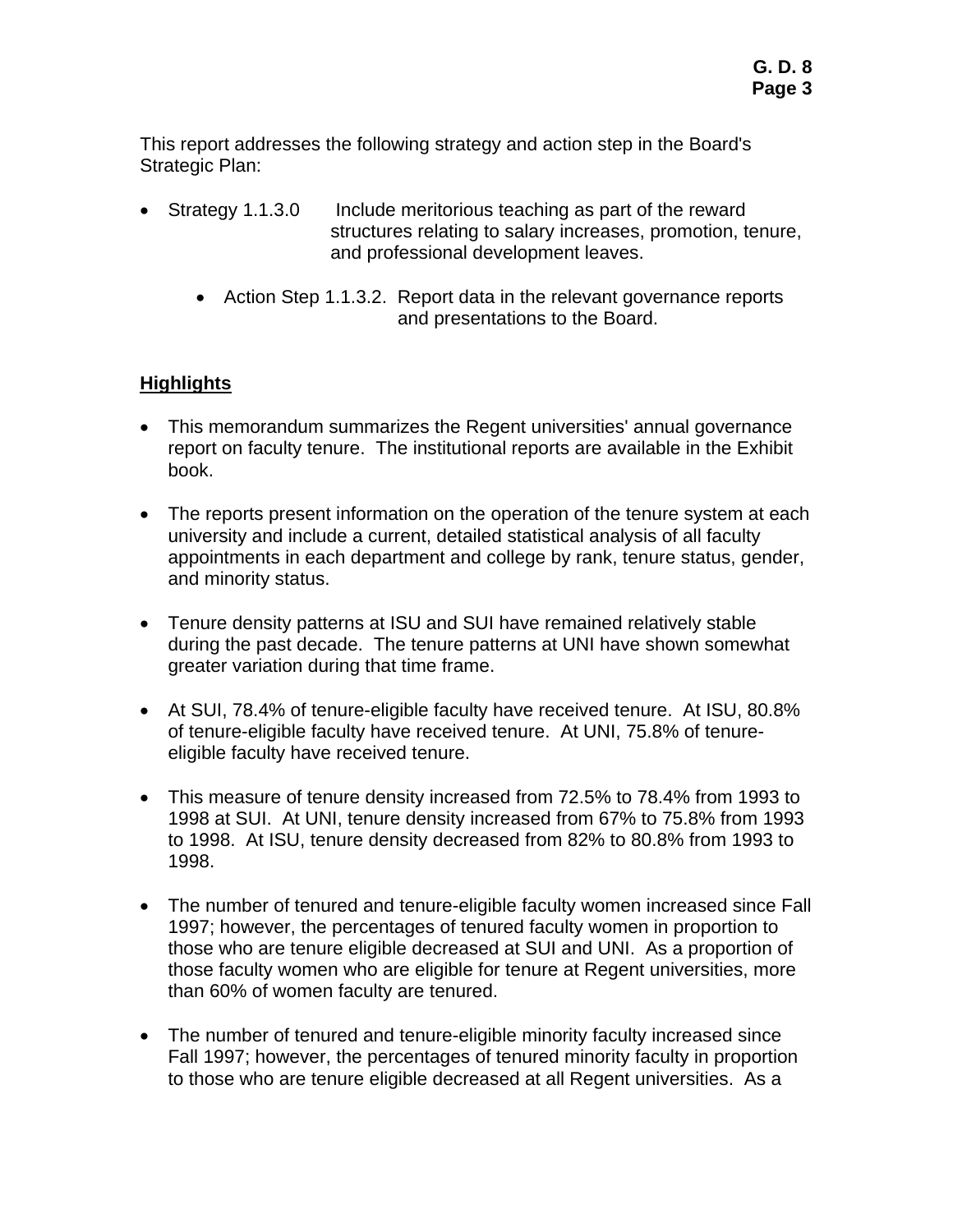proportion of those minority faculty who are eligible for tenure at Regent universities, more than 60% of minority faculty are tenured.

- The total number of tenured and probationary tenure track faculty positions at the three Regent universities decreased by 10 (-0.2%) from Fall 1997 to Fall 1998.
- The total number of faculty positions that are not eligible for tenure (such as adjunct, visiting, and clinical appointments) increased by 158 (+6.0%) from Fall 1997 to Fall 1998.

# **Definitions:**

- Tenure is a contractual employment status under which faculty appointments are continued indefinitely. At most institutions, tenured faculty members are subject to dismissal only for adequate cause or financial exigency.
- Most colleges and universities in the United States offer some type of tenured employment for faculty. The specific terms of tenure policies vary among institutions, but they share many features.
- Tenure is typically awarded to a faculty member who serves a probationary period that usually lasts up to seven years. After a series of annual retention proceedings, the awarding of tenure requires an affirmative recommendation based on an extensive evaluation process that frequently involves reviews by peers in the field and reviews at the departmental, college, and university levels.
- The Board formally confers tenure upon individual faculty at the recommendation of the universities.
- At the Regent institutions, faculty positions are grouped into three categories:
	- Tenured: faculty members who have attained tenure.
	- Probationary: faculty members who are under consideration for tenure but have not yet achieved it.
	- Non-Tenure Track: faculty members who are not eligible for tenure.

### Recent Patterns and Current Distribution

• The Regent universities have a total of 6,538 faculty members as of Fall 1998. This is an increase of 2.3% from the previous year.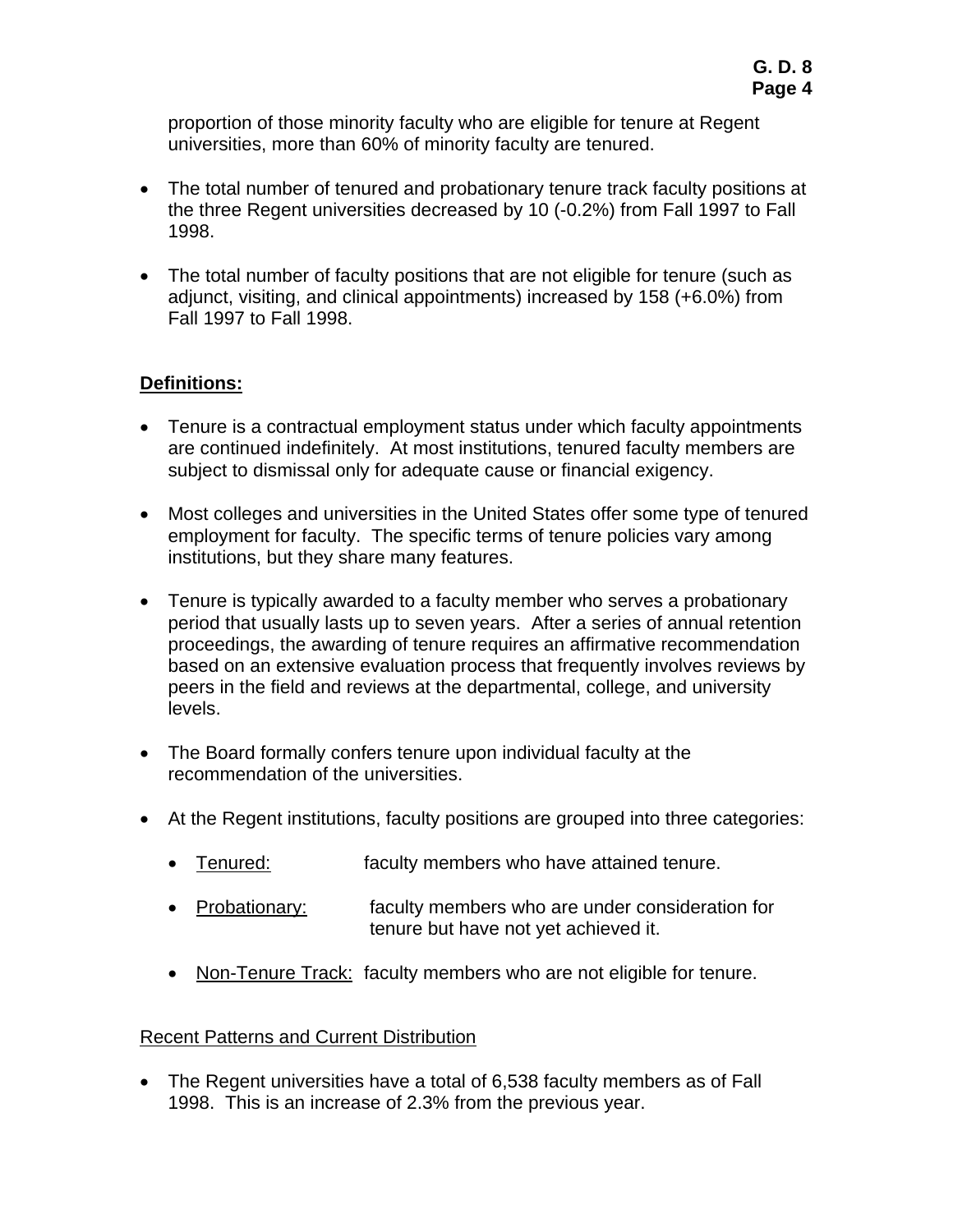- Of the total, 2,949 are tenured and 788 are probationary faculty members who are eligible for tenure. There was a decrease of 21 (-0.7%) faculty members from the prior year who are tenured. There was an increase of 11 (+1.4%) faculty members from the prior year who are in probationary tenure track positions.
- The remaining 2,801 faculty members are not eligible for tenure. This is an increase of 6% from the prior year. These positions include adjunct, clinical, fixed-term, and visiting appointments that provide instructional, research, and supervisory services.
- A substantial majority of non-tenure track faculty are practitioners in various professions (primarily health related) who serve as non-paid clinical supervisors of students in work-based learning environments.
- Tables 1 and 2 on pages 10 and 11 document the numbers and proportions of tenured and non-tenured faculty at each institution. The data illustrate the current tenure statistics at each campus, as well as trends over the past ten years.
- The majority of tenured and probationary faculty is full-time, while the majority of non-tenure track faculty is part-time.

# Tenure Density

- Tenure density refers to the proportion of tenured faculty within the broader totals of either tenure-track faculty or total faculty at an institution. Tenure density has implications for academic program planning, the retention of probationary faculty, and flexibility in the allocation of human and financial resources.
- Tenured appointments are 34.4% of all faculty appointments at SUI, 64.7% at ISU, and 52.1% at UNI.
- The high number of non-tenure track clinical faculty appointments in the colleges of Medicine, Nursing, Pharmacy, and Dentistry skews SUI data. The majority of these faculty members are unpaid and part-time. By excluding the 1,519 non-tenure track positions in these four colleges, the university's overall percentage of tenured faculty increases from 34.4% to 56.7%.
- At SUI, 78.4% of tenure-eligible faculty members have received tenure. At ISU, 80.8% of tenure-eligible faculty members have received tenure. At UNI, 75.8% of tenure-eligible faculty members have received tenure.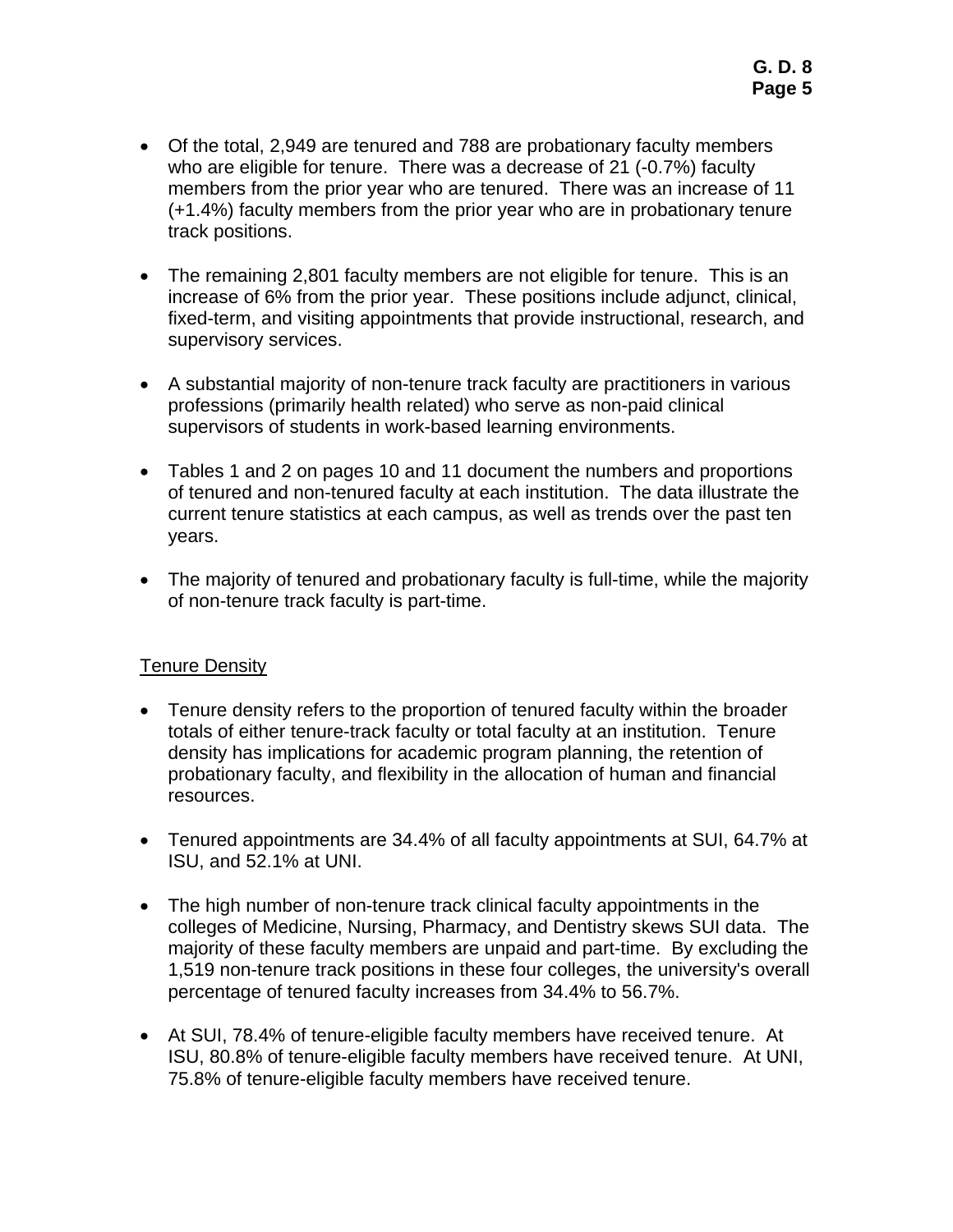• The following table lists the concentration of tenured faculty by college at each institution. As a proportion of all faculty appointments, more than 60% of the faculty are tenured in the college of Law at SUI. At ISU, more than 50% of the faculty are tenured in six colleges; more than 70% of the faculty are tenured in three colleges. At UNI, more than 50% of the faculty are tenured in three colleges.

| <b>DISTRIBUTION OF TENURED FACULTY BY COLLEGE</b> |
|---------------------------------------------------|
| <b>FALL 1998</b>                                  |

|                                    | # of Depts.     | Total # of Faculty | % Tenured of Tenure-Eligible |
|------------------------------------|-----------------|--------------------|------------------------------|
| University of Iowa                 |                 |                    |                              |
| <b>Business Administration</b>     | 6               | 149                | 81.1                         |
| Dentistry                          | $\overline{10}$ | 242                | 79.2                         |
| Education                          | $\overline{4}$  | $\overline{172}$   | 75.8                         |
| Engineering                        | $\overline{6}$  | 113                | 71.8                         |
| Law                                | $\overline{1}$  | 61                 | 90.5                         |
| <b>Liberal Arts</b>                | $\overline{44}$ | 1,123              | 78.2                         |
| Medicine                           | $\overline{23}$ | 1,285              | 78.9                         |
| Nursing                            | 1               | 466                | 86.4                         |
| Pharmacy                           | 1               | 251                | 58.3                         |
| Non-College Units                  | $\overline{0}$  | 11                 | $100.\overline{0}$           |
| <b>University Total</b>            | 96              | 3,873              | 78.4                         |
|                                    |                 |                    |                              |
| <b>Iowa State University</b>       |                 |                    |                              |
| Agriculture                        | 15              | 311                | 85.3                         |
| <b>Business</b>                    | $\overline{5}$  | 73                 | 72.9                         |
| Design                             | $\overline{4}$  | 121                | 73.2                         |
| Education                          | $\overline{4}$  | 119                | 67.6                         |
| Engineering                        | $\overline{9}$  | 237                | 81.8                         |
| Family & Consumer Sciences         | $\overline{6}$  | 94                 | 82.5                         |
| <b>Liberal Arts &amp; Sciences</b> | 20              | 676                | 80.9                         |
| Veterinary Medicine                | 5               | 124                | 87.9                         |
| Library                            | 1               | 42                 | 73.7                         |
| <b>Computation Center</b>          | 1               | $\pmb{0}$          | 0.0                          |
| <b>University Total</b>            | 70              | 1,797              | 80.8                         |
|                                    |                 |                    |                              |
| <b>University of Northern Iowa</b> |                 |                    |                              |
| <b>Business Administration</b>     | 5               | 89                 | 84.8                         |
| Education                          | $\overline{8}$  | 259                | 74.1                         |
| Humanities & Fine Arts             | $\overline{9}$  | $\overline{216}$   | 80.7                         |
| <b>Natural Sciences</b>            | $\overline{8}$  | 141                | 74.5                         |
| Social & Behavioral Sciences       | 8               | 133                | 68.4                         |
| Library                            | 1               | 15                 | 53.9                         |
| <b>IT Services</b>                 | 1               | $\overline{2}$     | 100.0                        |
| Other                              | 1               | 13                 | 100.0                        |
| <b>University Total</b>            | 41              | 868                | 75.8                         |
|                                    |                 |                    |                              |
| <b>Regents Total</b>               | 207             | 6,538              | 78.9                         |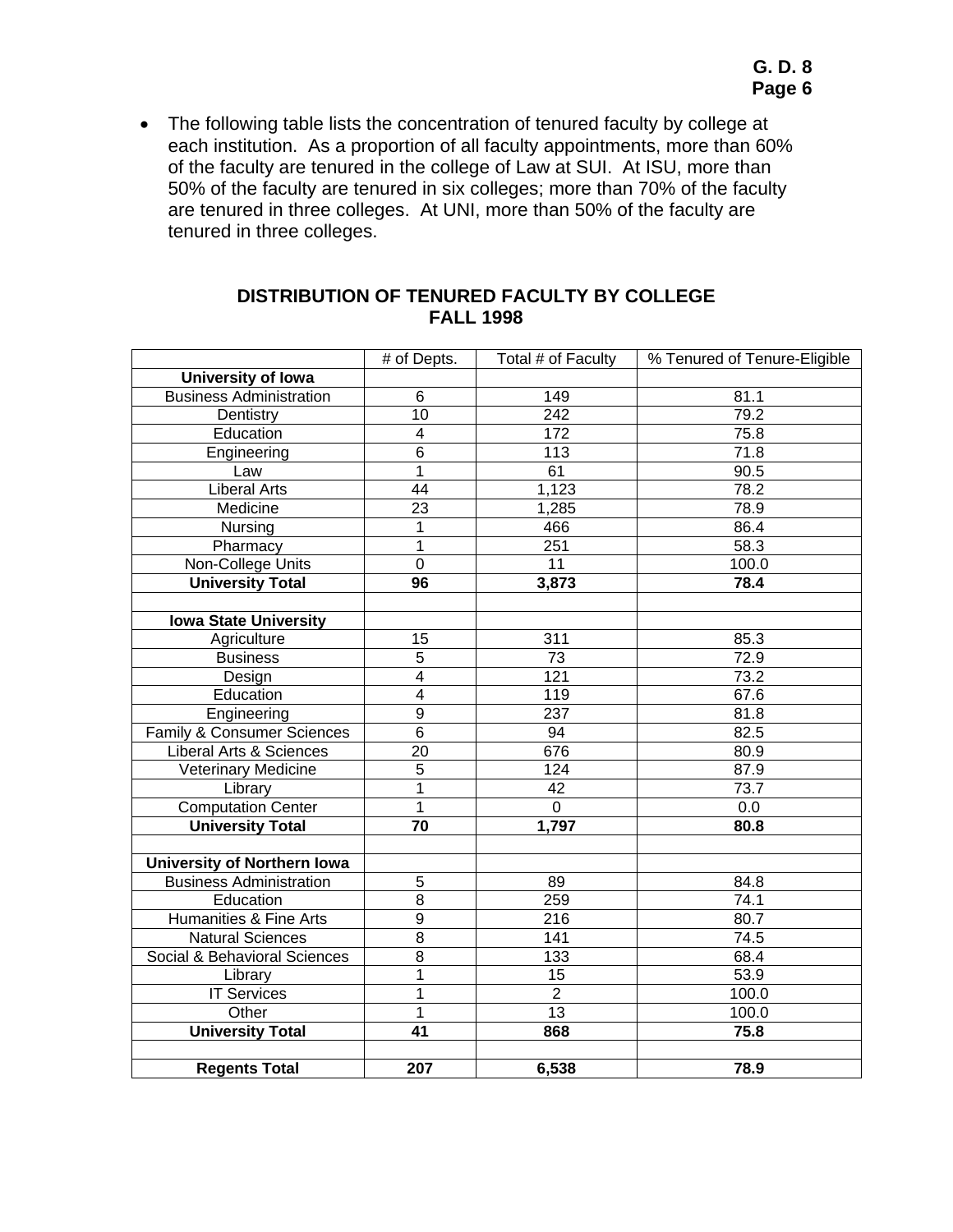- The immediate impact of tenure density is often most acute at the department level because tenured appointments are traditionally attached to departments.
- As a proportion of tenure track appointments, more than 70% of the faculty are tenured in 72.9% of the departments at SUI. At ISU, more than 70% of the faculty are tenured in 75.7% of the departments. At UNI, more than 70% of the faculty are tenured in 73.2% of the departments.
- A recent survey by the American Association of University Professors showed that at the national level, 65% of faculty at public institutions have tenure. At public and private doctoral level institutions, 67% of the faculty have tenure; at public and private comprehensive universities, 62% of the faculty have tenure. The Regent institutions are at or below these national figures.
- Table 3 on page 12 provides data on departmental tenure concentrations for the past decade.

#### Distribution of Tenure by Rank, Gender, and Minority Status

• The awarding of tenure generally coincides with promotion to the rank of associate professor. As the tables below confirm, the majority of professors and associate professors at Regent institutions have tenure, while the majority of assistant professors and instructors do not.

#### **Tenured Faculty Distribution by Rank Fall 1998**

|                                | Tenured<br><b>Professor</b> | <b>Tenured</b><br><b>Associate</b><br><b>Professor</b> | <b>Tenured</b><br><b>Assistant</b><br><b>Professor</b> | <b>Tenured</b><br><b>Instructor</b><br>or Lecturer | <b>Total</b><br><b>Tenured</b><br><b>Faculty</b> |
|--------------------------------|-----------------------------|--------------------------------------------------------|--------------------------------------------------------|----------------------------------------------------|--------------------------------------------------|
| <b>SUI</b>                     | 833                         | 491                                                    | 10                                                     |                                                    | 1,334                                            |
| <b>ISU</b>                     | 660                         | 467                                                    | 35                                                     |                                                    | 1,163                                            |
| <b>UNI</b>                     | 174                         | 211                                                    | 38                                                     | 29                                                 | 452                                              |
| <b>Regents</b><br><b>Total</b> | 1,667                       | 1,169                                                  | 83                                                     | 30                                                 | 2,949                                            |

### **Probationary Faculty Distribution by Rank Fall 1998**

|                                | Probationary<br><b>Professor</b> | Probationary<br><b>Associate</b><br><b>Professor</b> | Probationary<br><b>Assistant</b><br><b>Professor</b> | Probationary<br>Instructor or<br>Lecturer | <b>Total</b><br>Probationary<br><b>Faculty</b> |
|--------------------------------|----------------------------------|------------------------------------------------------|------------------------------------------------------|-------------------------------------------|------------------------------------------------|
| <b>SUI</b>                     | b                                | 43                                                   | 315                                                  | 5                                         | 368                                            |
| <b>ISU</b>                     |                                  | 13                                                   | 258                                                  |                                           | 276                                            |
| <b>UNI</b>                     |                                  |                                                      | 121                                                  | 21                                        | 144                                            |
| <b>Regents</b><br><b>Total</b> |                                  | 58                                                   | 694                                                  | 29                                        | 788                                            |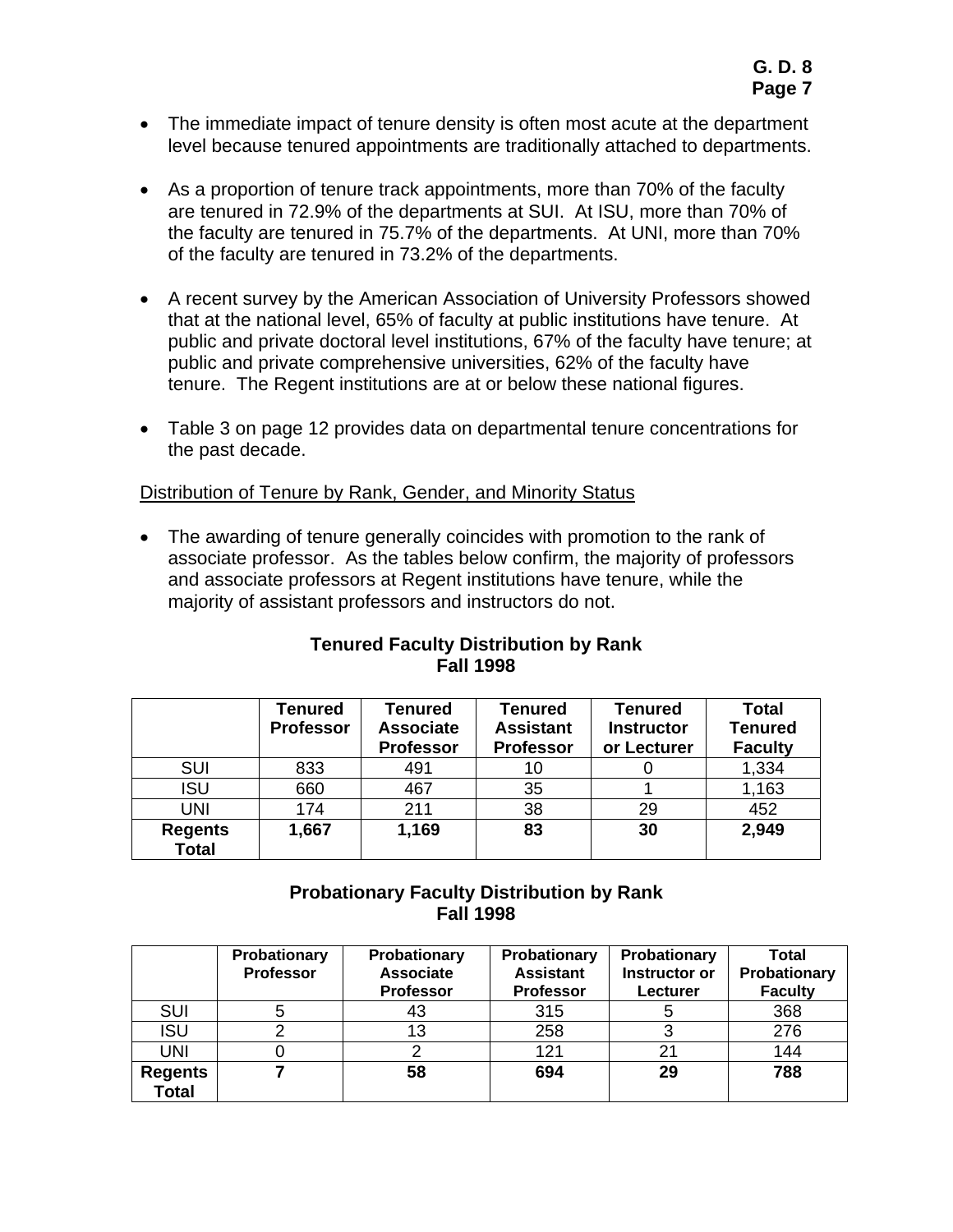- The traditional predominance of tenure among senior faculty ranks assumes additional significance with the issue of an aging professoriate.
- Although age-rank correlations are not included in the annual tenure reports of the Regent institutions, recent national and Regent data suggest the possibility of significant attrition in the senior tenured ranks in the near future. Available data suggest that the age profiles of faculty at the Regent universities, similar to national data, have become more concentrated in cohorts above ages 40 and 50, while declining in younger age brackets.
- The number of tenured and tenure-eligible women and minority faculty has shown some improvement in recent years. However, they remain lower proportionately than those for the total faculty at all Regent universities, as the data on Table 4 (page 13) indicate.
- The annual governance report on diversity (G. D. 12) contains additional information on the number of women and minority faculty at the Regent institutions.
- The tabulations in the annual governance reports on faculty tenure include academic administrators who hold concurrent faculty appointments. This differs from the methodology used in the annual governance reports on diversity, which group those individuals in a separate category.
- Among non-tenure track faculty, the report on diversity also excludes appointments that are less than 50% and/or unpaid. All faculty appointments are included in the tenure reports.

# **Policy Implications of Tenure**

- The changing structure of and demands on higher education have focused renewed attention on tenure policies and have been subject to regular review. Active discussions of tenure are occurring at national and state levels.
- Across the country, faculty members are engaged in serious, constructive discussions about the most effective ways to ensure the continued integrity of research and the curriculum in the context of other legitimate concerns about the changing academic enterprise. Similar discussions are occurring at Regent universities.
- These discussions are focusing on a variety of issues, including reform of tenure standards, accountability of tenured faculty, and the benefits and limitations of the increasing use of adjunct and part-time faculty.